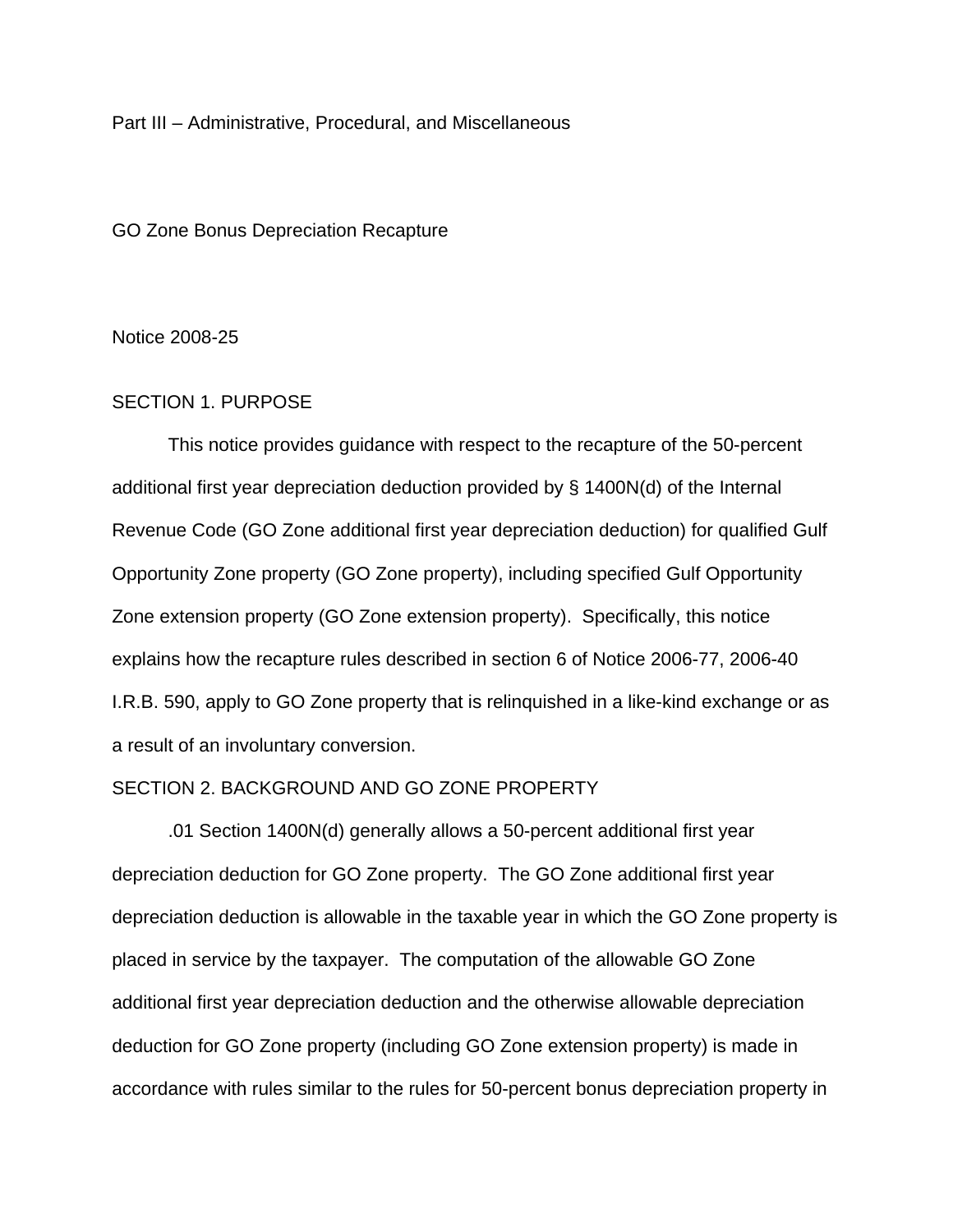$\S$  1.168(k)-1(d)(1)(i), (1)(iii), and (2) of the Income Tax Regulations. Further, rules similar to the special rules in  $\S$  1.168(k)-1(f) apply for purposes of the GO Zone additional first year depreciation deduction.

.02 GO Zone property is depreciable property that meets all of the requirements in § 1400N(d)(2) and in section 2.02 of Notice 2006-77, as clarified, modified, and amplified by section 5 of Notice 2007-36, 2007-17 I.R.B. 1000. GO Zone extension property is depreciable property that meets all of the requirements in § 1400N(d)(6)(B) and in section 4 of Notice 2007-36. One of the requirements of GO Zone property and GO Zone extension property is that substantially all of the use of the property must be in the GO Zone and in the active conduct of a trade or business by the taxpayer in the GO Zone. Section 3.01 of Notice 2006-77 defines the term "substantially all" as meaning 80 percent or more during each taxable year. Depreciable property described in § 1400N(d)(2)(B) and in section 2.03 of Notice 2006-77 is not eligible for the GO Zone additional first year depreciation deduction.

.03 The counties and parishes in Alabama, Louisiana, and Mississippi that comprise the GO Zone are listed on page 2 of IRS Publication 4492, Information for Taxpayers Affected by Hurricanes Katrina, Rita, and Wilma, under Gulf Opportunity (GO) Zone (Core Disaster Area).

 .04 Section 1400N(d)(5) provides that for purposes of § 1400N(d), rules similar to the recapture rules under § 179(d)(10) apply with respect to any GO Zone property that ceases to be GO Zone property. Section 6 of Notice 2006-77 provides the rules for applying the recapture requirement described in  $\S$  1400N(d)(5). The Treasury Department and the Internal Revenue Service have learned that taxpayers are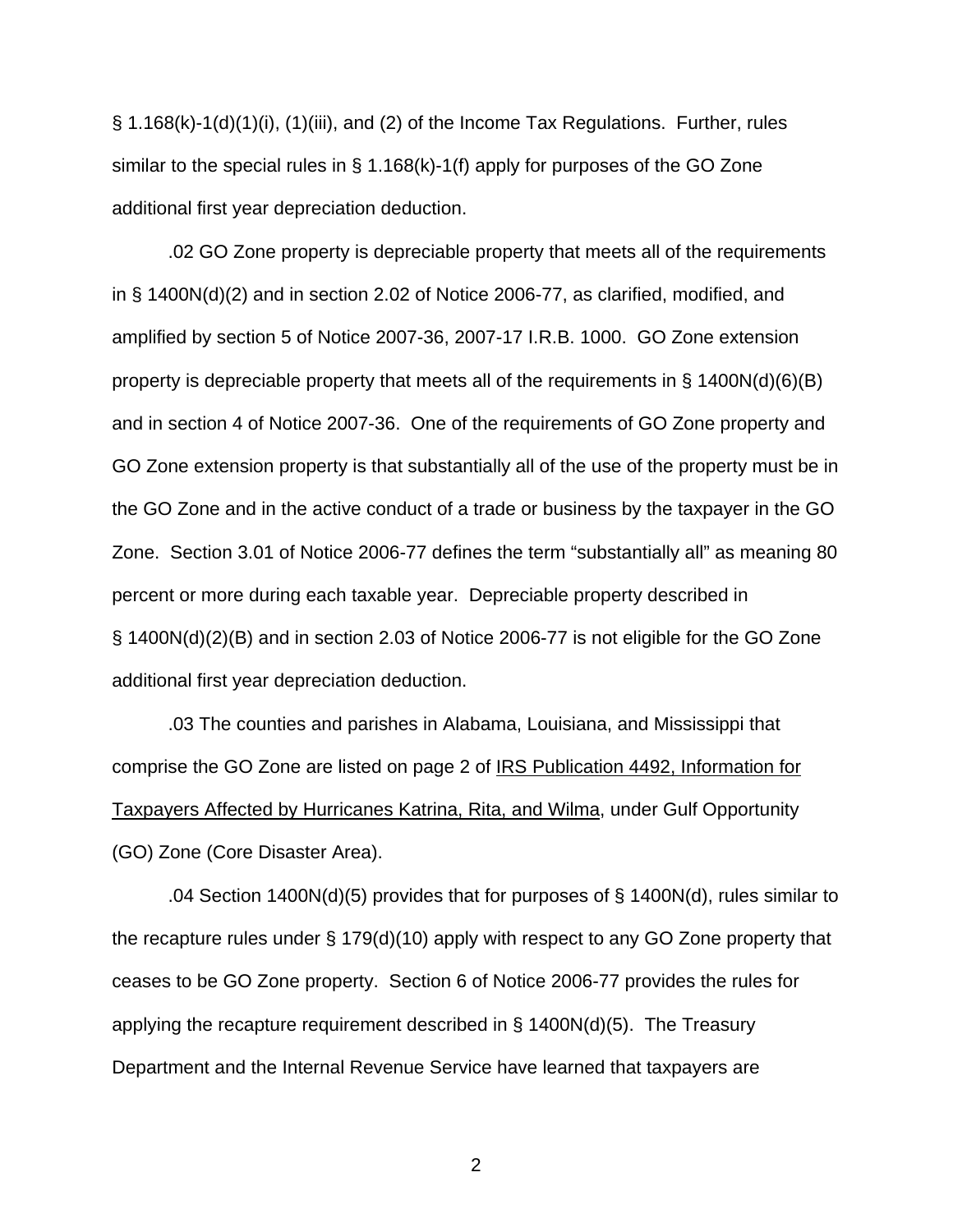uncertain how to apply these recapture rules to GO Zone property (including GO Zone extension property) relinquished by a taxpayer in a like-kind exchange under § 1031 or as a result of an involuntary conversion under § 1033. This notice clarifies the application of the recapture rule in § 1400N(d)(5) to such property. SECTION 3. RECAPTURE RULES UNDER § 1400N(d)(5)

.01 In General. Section 1400N(d)(5) provides that for purposes of  $\S$  1400N(d), rules similar to the recapture rules under  $\S 179(d)(10)$  and  $\S 1.179-1(e)$  apply with respect to any GO Zone property that ceases to be GO Zone property. For example, GO Zone property will cease to be GO Zone property when the property is no longer substantially used in the GO Zone or in the active conduct of a trade or business by the taxpayer in the GO Zone. For purposes of this section 3, GO Zone property also includes GO Zone extension property.

#### .02 Application.

(1) In general. Except as provided in section  $3.02(2)$  or (3) of this notice, if GO Zone property is no longer GO Zone property in the hands of the same taxpayer at any time before the end of the GO Zone property's recovery period as determined under § 167(f)(1) or § 168, as applicable, then the taxpayer must recapture in the taxable year in which the GO Zone property is no longer GO Zone property (the recapture year) the benefit derived from claiming the GO Zone additional first year depreciation deduction for such property. The benefit derived from claiming the GO Zone additional first year depreciation deduction for the property is equal to the excess of the total depreciation claimed (including the GO Zone additional first year depreciation deduction) for the property for the taxable years before the recapture year over the total depreciation that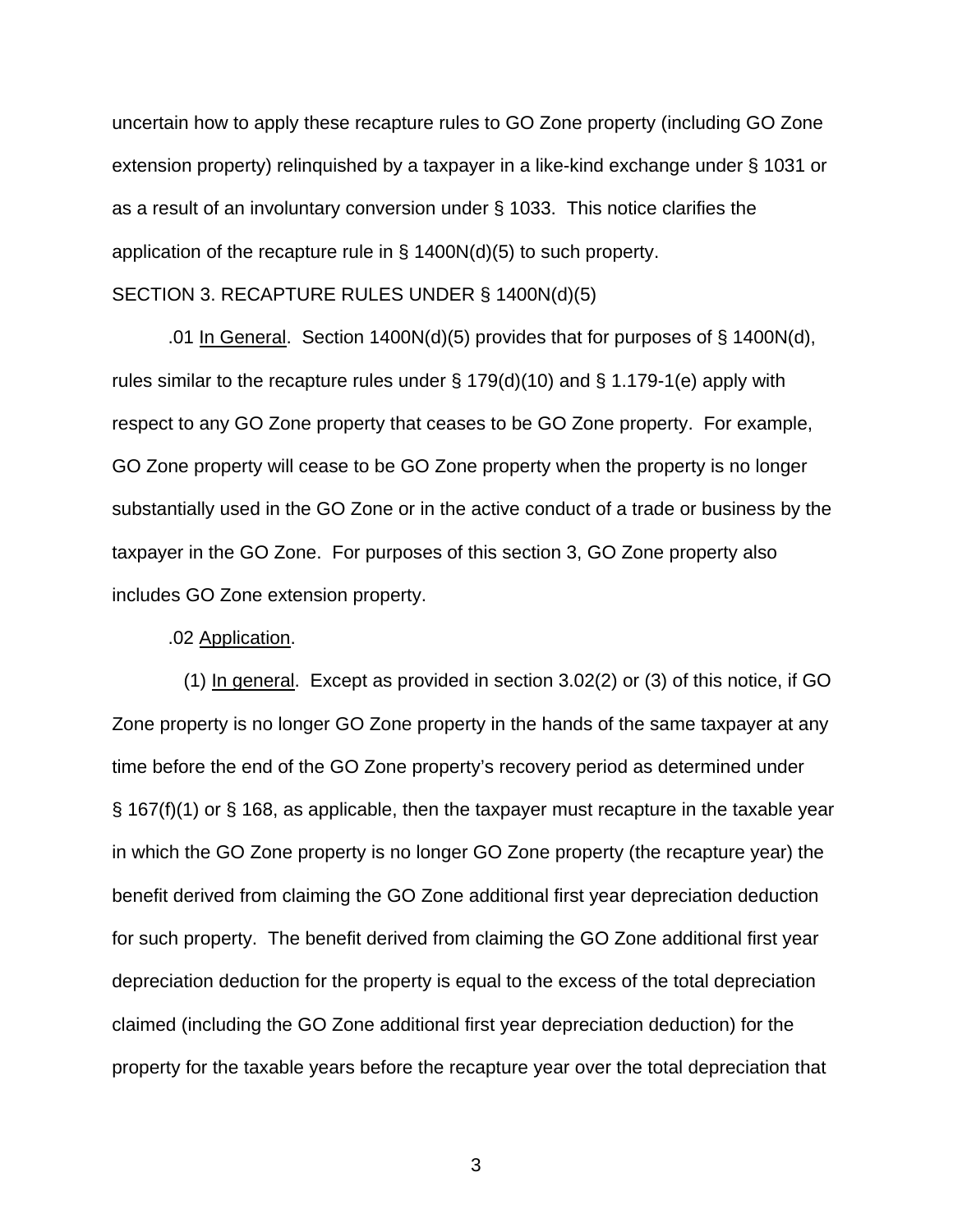would have been allowable for the taxable years before the recapture year as a deduction under § 167(f)(1) or § 168, as applicable, had the GO Zone additional first year depreciation deduction not been claimed (regardless of whether such excess reduced the taxpayer's tax liability). The amount to be recaptured is treated as ordinary income for the recapture year. For the recapture year and subsequent taxable years, the taxpayer's deductions under  $\S$  167(f)(1) or  $\S$  168, as applicable, are determined as if no GO Zone additional first year depreciation deduction was claimed with respect to the property. If, subsequent to the recapture year, a change in the use of the property results in the property again being GO Zone property, then the GO Zone additional first year depreciation deduction is not allowable for the property.

 (2) Coordination of recapture rules with § 1245 and § 1250. Except as provided in section 3.02(3) of this notice, there is no recapture under this section 3 if § 1245(a) or § 1250(a) applies to the disposition of the property.

 (3) Application of recapture rules in a like-kind exchange or involuntary conversion.

 (a) If GO Zone property is transferred by a taxpayer in a like-kind exchange or as a result of an involuntary conversion (relinquished property) and the property acquired by the taxpayer in the like-kind exchange or involuntary conversion (replacement property) is GO Zone property in the hands of the taxpayer, there is no recapture under section 3.02(1) of this notice.

 (b) If GO Zone property is transferred by a taxpayer in a like-kind exchange or as a result of an involuntary conversion (relinquished property) and the replacement property is not GO Zone property in the hands of the taxpayer and is not substantially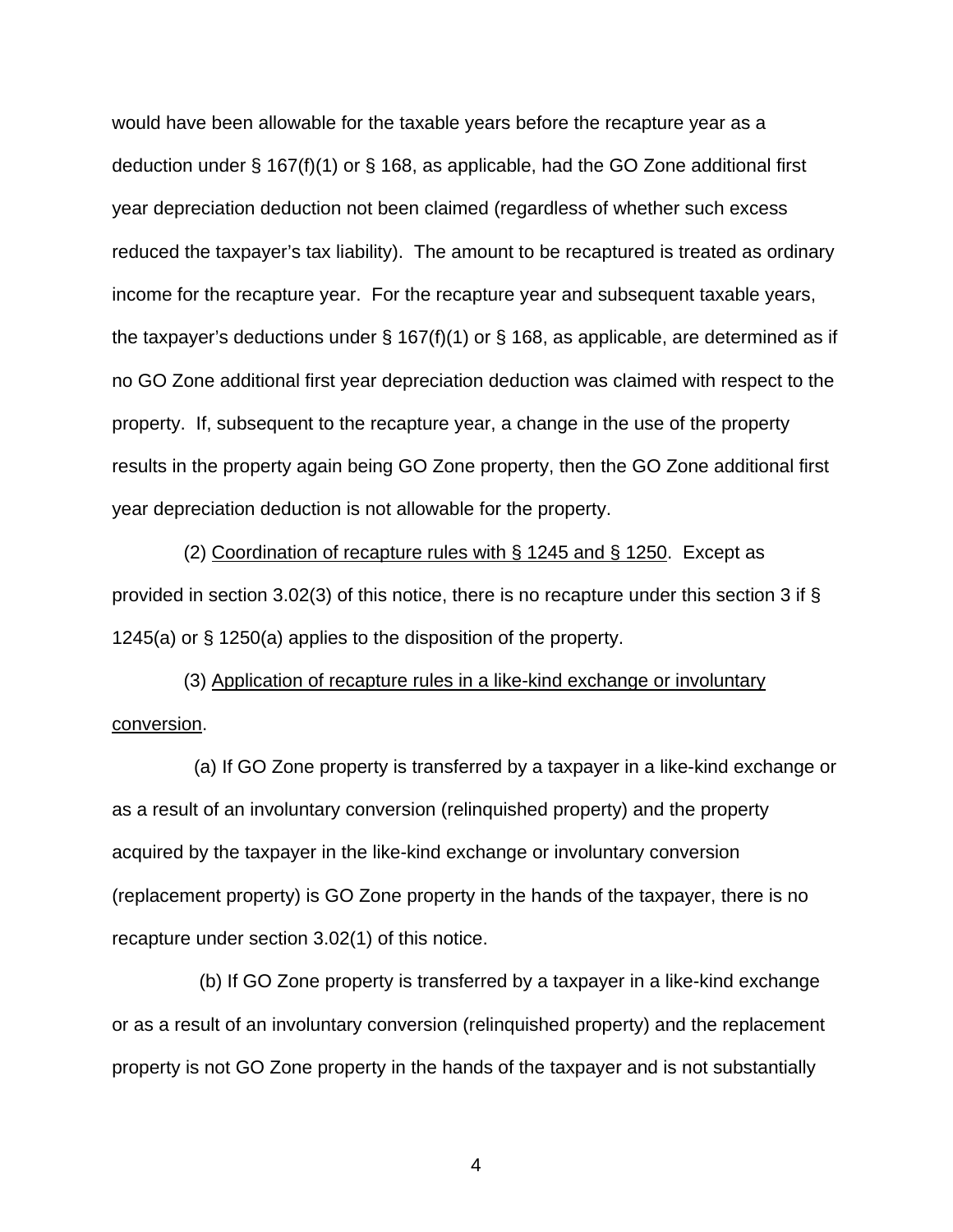used in the GO Zone or in the active conduct of a trade or business by the taxpayer in the GO Zone, there is recapture under section 3.02(1) of this notice. The amount to be recaptured and the resulting increase in basis under section 3.02(1) of this notice are determined before the application of § 1031, § 1033, § 1245, or § 1250. For purposes of this section 3.02(3), the term "substantially" means 80 percent or more during each taxable year.

 (c) If GO Zone property is transferred by a taxpayer in a like-kind exchange or as a result of an involuntary conversion (relinquished property) and the replacement property is not GO Zone property in the hands of the taxpayer but is substantially used in the GO Zone and in the active conduct of a trade or business by the taxpayer in the GO Zone, there is no recapture under section 3.02(1) of this notice. However, if after the acquisition of the replacement property, that property ceases to be substantially used in the GO Zone or in the active conduct of a trade or business by the taxpayer in the GO Zone, there is recapture under section 3.02(1) of this notice. Similarly, there is recapture under section 3.02(1) of this notice if, after the acquisition of the replacement property, that property is transferred by the taxpayer in another like-kind exchange or another involuntary conversion and the subsequent replacement property is not GO Zone property in the hands of the taxpayer and is not substantially used in the GO Zone or in the active conduct of a trade or business by the taxpayer in the GO Zone.

If there is recapture under section 3.02(1) of the notice pursuant to this section 3.02(3)(c), the recapture year is the first taxable year in which the replacement property (or subsequent replacement property) ceases to be substantially used in the GO Zone or in the active conduct of a trade or business by the taxpayer in the GO Zone. In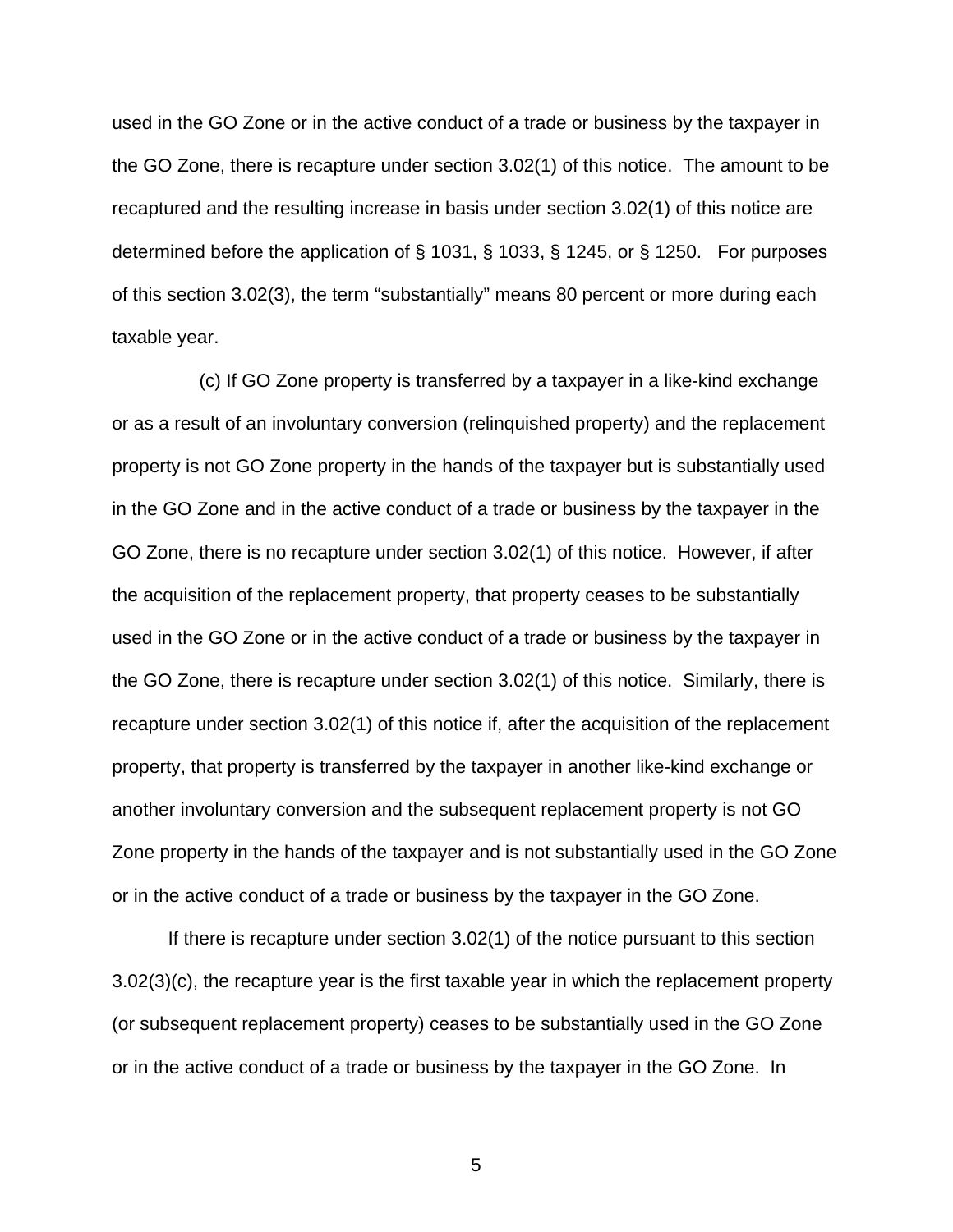determining the benefit derived from claiming the GO Zone additional first year depreciation deduction, the depreciation of both the relinquished property and replacement property is taken into account.

.03 Examples. The following examples illustrate the provisions of this section 3.

(a)  $Example 1$ . H, a calendar-year taxpayer, owns and operates a furniture store in the GO Zone. In December 2006,  $H$  purchases a new delivery truck for \$50,000 and places it in service for use in H's business. For 2006, this delivery truck is GO Zone property and is 5-year property under § 168(e). H depreciates its 5-year property placed in service in 2006 using the optional depreciation table that corresponds with the general depreciation system, the 200-percent declining balance method, a 5 year recovery period, and the half-year convention. During 2007, the delivery truck is used less than 80 percent in the GO Zone.

 (i) For 2006, H is allowed the GO Zone additional first year depreciation deduction of \$25,000 for the delivery truck (unadjusted depreciable basis of \$50,000 multiplied by .50). In addition,  $H$ 's depreciation deduction allowable in 2006 for the remaining adjusted depreciable basis of \$25,000 for the delivery truck (the unadjusted depreciable basis of \$50,000 reduced by the GO Zone additional first year depreciation deduction of \$25,000) is \$5,000 (the remaining adjusted depreciable basis of \$25,000 multiplied by the annual depreciation rate of .20 for recovery year 1). Thus,  $H$ 's depreciation deduction allowable in 2006 for the delivery truck totals \$30,000.

 (ii) For 2007, because the delivery truck does not meet the substantially all (80 percent) requirement described in section 3.01 of Notice 2006-77, the delivery truck is no longer GO Zone property. Accordingly, for 2007,  $H$  must recapture as ordinary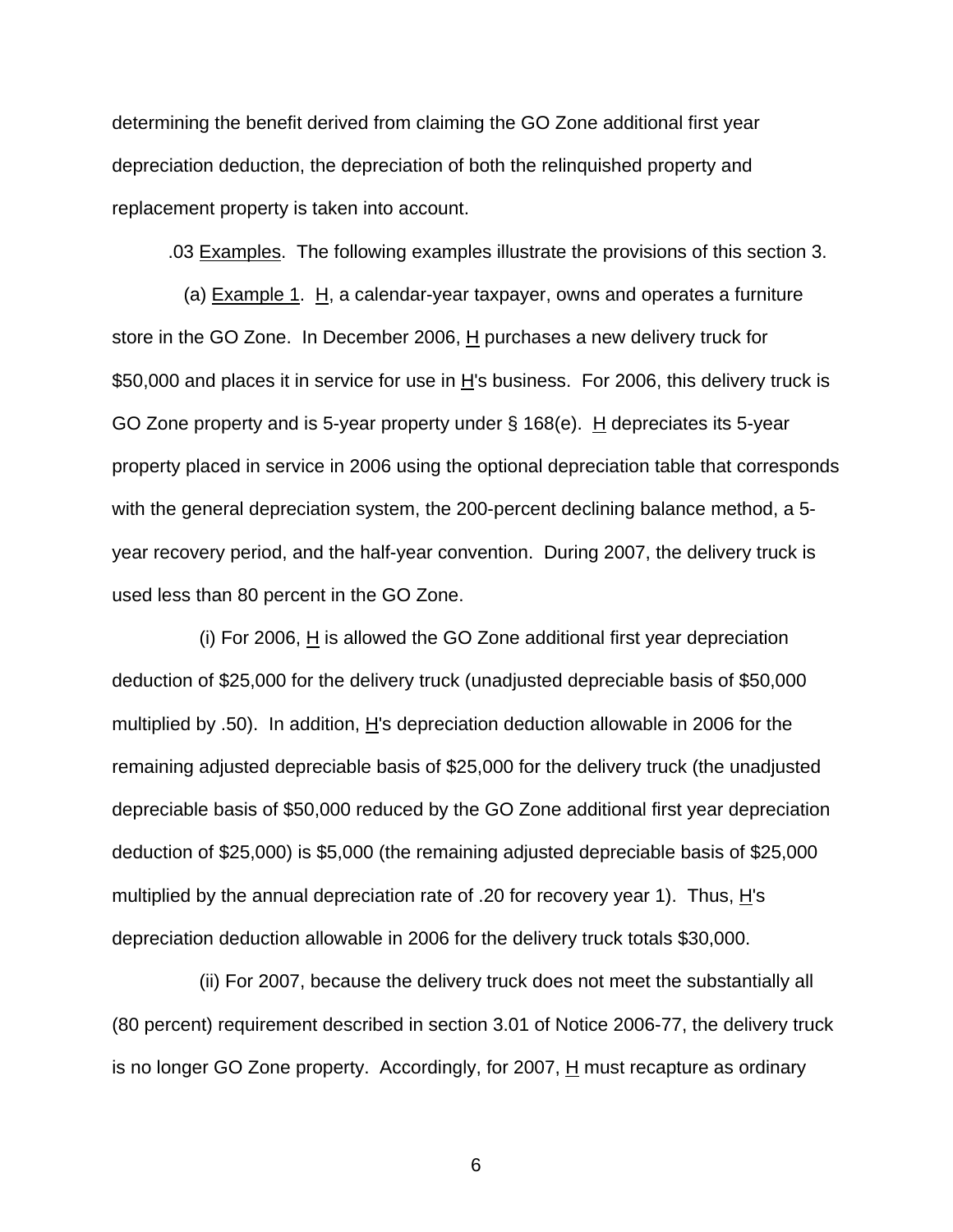income \$20,000 (\$30,000 depreciation claimed by H for the truck before 2007 less the \$10,000 depreciation that would have been allowable for the truck before 2007 had the GO Zone additional first year depreciation deduction not been claimed (unadjusted depreciable basis of \$50,000 multiplied by the cumulative annual depreciation rate of .20 before 2007)). In addition, H's depreciation deduction allowable in 2007 for the delivery truck is \$16,000 (unadjusted depreciable basis of \$50,000 multiplied by the annual depreciation rate of .32 for recovery year 2) (determined as if no GO Zone additional first year depreciation deduction was claimed for the truck).

(b) Example 2. Assume the same facts as in Example 1, except that during 2008, the delivery truck is used 80 percent or more in the GO Zone. The GO Zone additional first year depreciation deduction is not allowable for the delivery truck even though the truck is GO Zone property in the hands of H in 2008. Thus, H's depreciation deduction allowable in 2008 for the delivery truck is \$9,600 (unadjusted depreciable basis of \$50,000 multiplied by the annual depreciation rate of .1920 for recovery year 3) (determined as if no GO Zone additional first year depreciation deduction was claimed for the truck).

(c) **Example 3. J**, a calendar-year taxpayer, owns and operates a manufacturing plant in the GO Zone. In January 2007, J purchases new equipment for \$100,000 and places it in service for use in J's business. The equipment is GO Zone property and is 5-year property under  $\S$  168(e).  $\frac{J}{d}$  depreciates its 5-year property placed in service in 2007 using the optional depreciation table that corresponds with the general depreciation system, the 200-percent declining balance method of depreciation,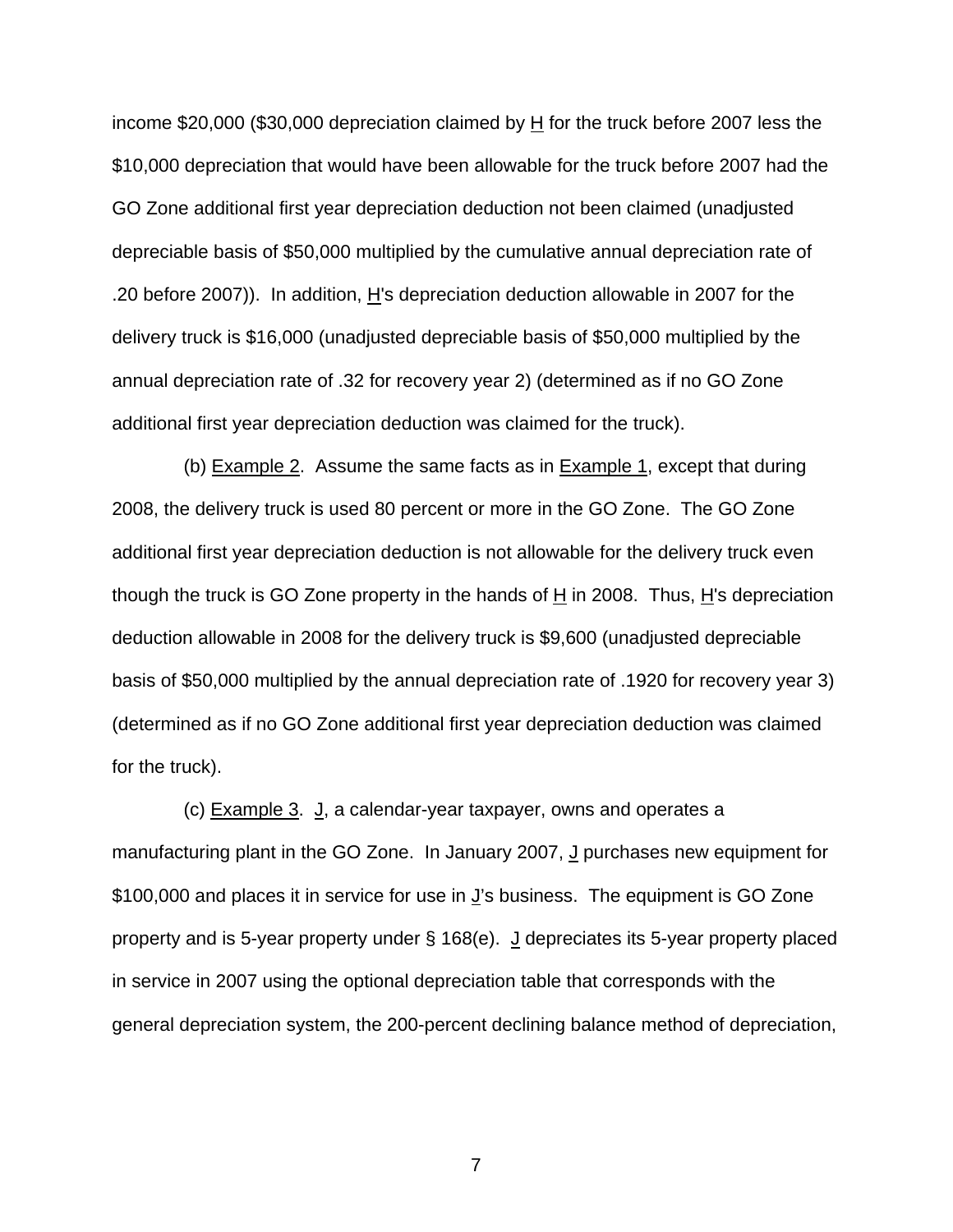a 5-year recovery period, and the half-year convention. During 2008, J sells the equipment for \$65,000.

 (i) For 2007, J is allowed the GO Zone additional first year depreciation deduction of \$50,000 for the equipment (unadjusted depreciable basis of \$100,000 multiplied by .50). In addition,  $\underline{J}$ 's depreciation deduction allowable in 2007 for the remaining adjusted depreciable basis of \$50,000 for the equipment (the unadjusted depreciable basis of \$100,000 reduced by the GO Zone additional first year depreciation deduction of \$50,000) is \$10,000 (the remaining adjusted depreciable basis of \$50,000 multiplied by the annual depreciation rate of .20 for recovery year 1). Thus, J's depreciation deduction allowable in 2007 for the equipment totals \$60,000.

 (ii) For 2008, because the equipment is sold and § 1245(a) applies to this sale, there is no recapture under section 3.02(1) of this notice pursuant to section 3.02(2) of this notice. In addition, because the half-year convention applies to the equipment,  $\frac{J}{v}$  is entitled to  $\frac{1}{2}$  of the depreciation deduction allowable for 2008. Thus,  $\frac{J}{s}$ depreciation deduction allowable in 2008 for the equipment is \$8,000 (one half of the remaining adjusted depreciable basis of \$50,000 multiplied by the annual depreciation rate of .32 for recovery year 2). Consequently, the adjusted basis of the equipment for determining gain or loss is \$32,000 (the unadjusted depreciable basis of \$100,000 less the depreciation deduction allowable for 2007 and 2008 totaling \$68,000). Accordingly, J recognizes gain of \$33,000 from the sale of the equipment. All of this recognized gain is ordinary income pursuant to § 1245(a).

(d)  $Example 4. K$ , a calendar-year taxpayer, owns and operates restaurants. In February 2007,  $K$  completed construction of a new building in New Orleans (New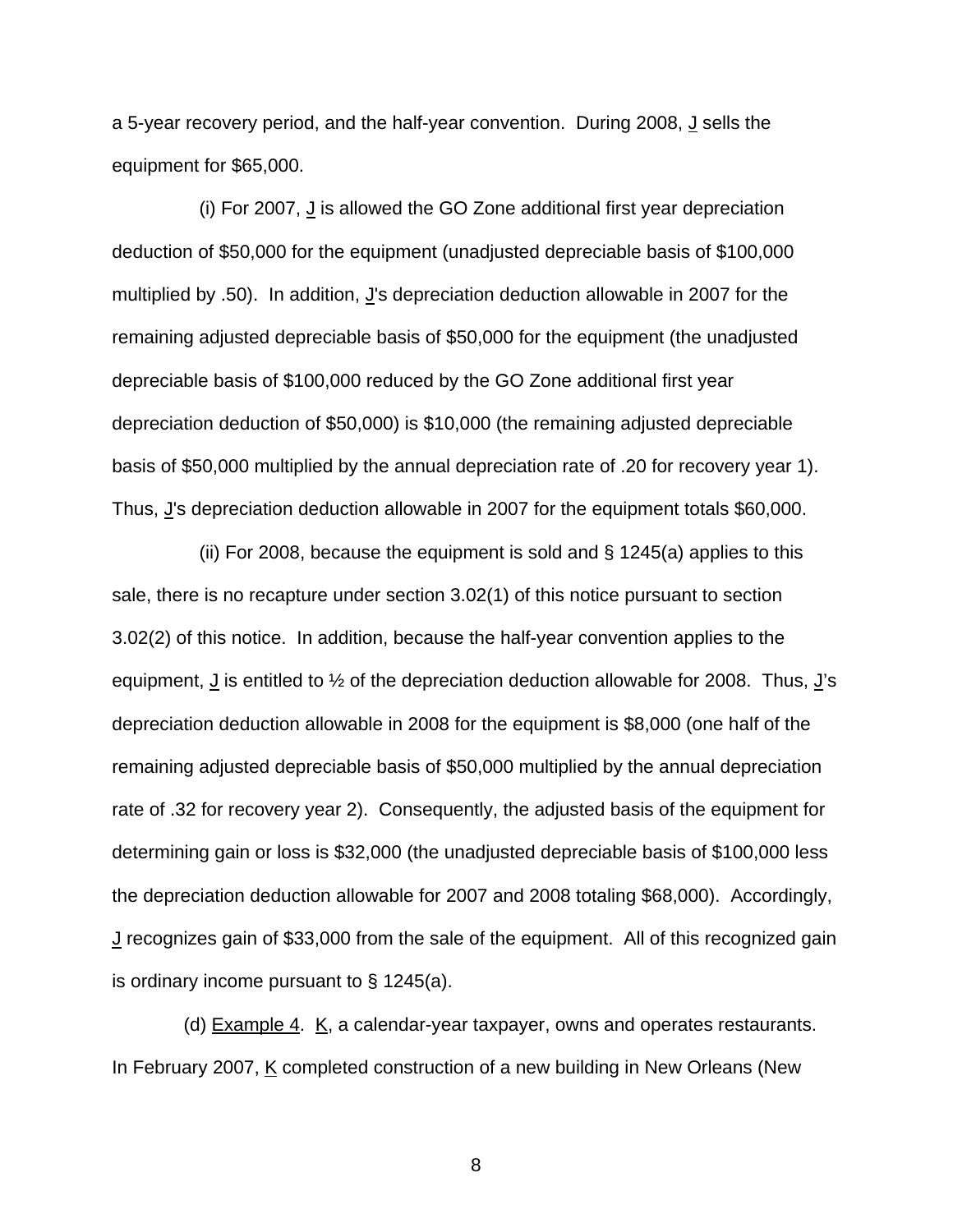Orleans building) and placed it in service for use in K's business. The total cost of the building is \$4,000,000. For 2007, the New Orleans building is GO Zone property and is nonresidential real property under § 168(e). K depreciates its nonresidential real property placed in service in 2007 using the optional depreciation table that corresponds with the general depreciation system, the straight-line method of depreciation, a 39-year recovery period, and the mid-month convention. In March 2008, K exchanges the New Orleans building for a new building in Hancock County, Mississippi (Hancock building), in a transaction described in § 1031(a). The Hancock building is placed in service by K in March 2008 for use in  $K$ 's business, is GO Zone property in the hands of  $K$ , and is nonresidential real property under § 168(e).

 (i) For 2007, K is allowed the GO Zone additional first year depreciation deduction for the New Orleans building in the amount of \$2,000,000 (unadjusted depreciable basis of \$4,000,000 multiplied by .50). In addition, K's depreciation deduction allowable in 2007 for the remaining adjusted depreciable basis of \$2,000,000 (the unadjusted depreciable basis of \$4,000,000 reduced by the GO Zone additional first year depreciation deduction of \$2,000,000) is \$44,940 (the remaining adjusted depreciable basis of \$2,000,000 multiplied by the annual depreciation rate of .02247 for the  $2^{nd}$  month in recovery year 1). Thus,  $\underline{K}$ 's depreciation deduction allowable in 2007 for the New Orleans building totals \$2,044,940.

(ii) For 2008, because  $K$  exchanged GO Zone property for GO Zone property, there is no recapture under section 3.02(1) of this notice pursuant to section 3.02(3)(a) of this notice. Thus, for 2008, pursuant to § 1.168(i)-6(e)(2)(i), the depreciation deduction allowable for the New Orleans building is \$10,683 (the remaining adjusted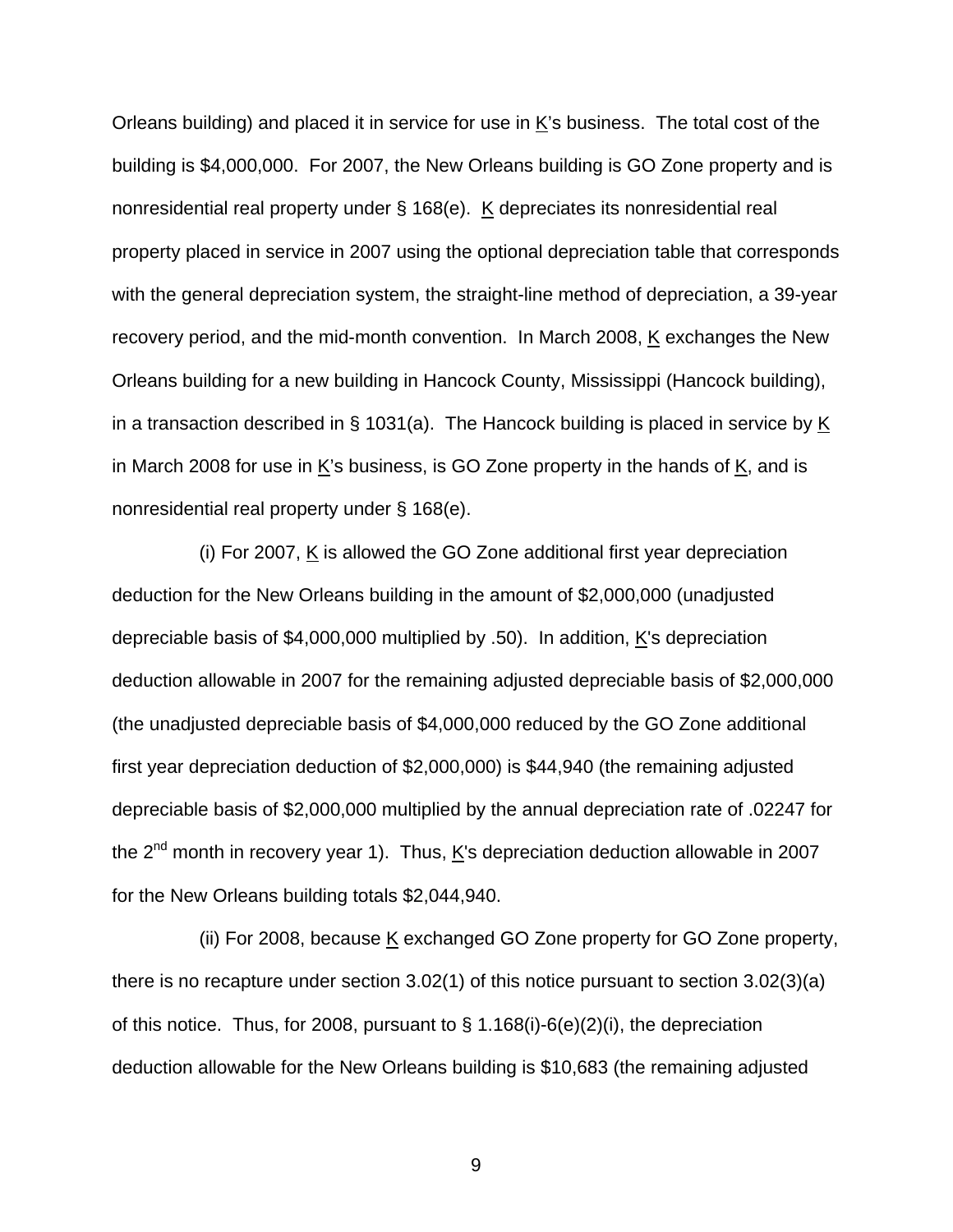depreciable basis of \$2,000,000 multiplied by the annual depreciation rate of .02564 for the recovery year 2, multiplied by 2.5/12). Consequently, the adjusted depreciable basis of the New Orleans building at the time of the like-kind exchange is \$1,944,377 (unadjusted depreciable basis of \$4,000,000, less the depreciation deduction allowable of \$2,044,940 in 2007, less the depreciation deduction allowable of \$10,683 in 2008).

 (iii) For 2008, because the Hancock building is GO Zone property in the hands of K, K is allowed the GO Zone additional first year depreciation deduction for the Hancock building in the amount of \$972,189 (depreciable exchanged basis of \$1,944,377 multiplied by .50). K decides to use the optional depreciation table to calculate depreciation on the depreciable exchanged basis of the Hancock building. Consequently, pursuant to § 1.168(i)-6(e)(2)(ii), K's depreciation deduction allowable in 2008 for the remaining depreciable exchanged basis of \$972,188 (the depreciable exchanged basis of \$1,944,377 reduced by the GO Zone additional first year depreciation deduction of \$972,189) is \$20,188 (the remaining depreciable exchanged basis of \$972,188 multiplied by the annual depreciation rate of .02564 for the recovery year 2 as modified by the transaction coefficient of 1.0230 [1 / (1 - .02247)], multiplied by 9.5/12). Thus,  $K$ 's depreciation deduction allowable in 2008 for the Hancock building totals \$992,377.

(e) Example 5. Assume the same facts as in Example 4, except that in March 2008, K exchanges the New Orleans building for a new building in Maryland (Maryland building), in a transaction described in § 1031(a). The Maryland building is placed in service by  $K$  in March 2008 for use in  $K$ 's business and is nonresidential real property under § 168(e).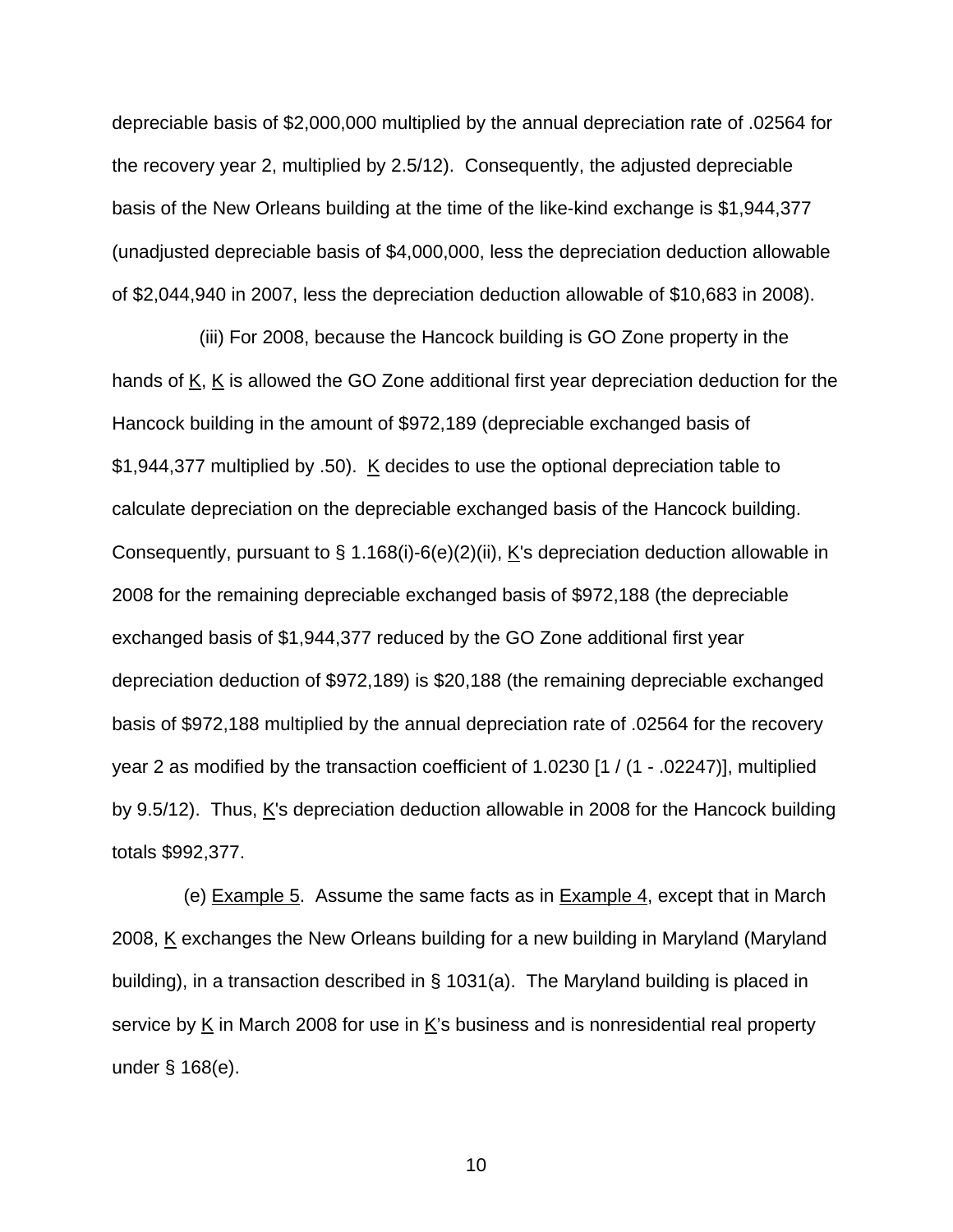(i) Because Maryland is not in the GO Zone, the Maryland building is not GO Zone property and is not substantially used in the GO Zone and in the active conduct of a trade or business by K in the GO Zone. Thus, pursuant to section 3.02(3)(b) of this notice, there is recapture under section 3.02(1) of this notice of the benefit derived from claiming the GO Zone additional first year depreciation deduction for the New Orleans building. Consequently, for 2008, K must recapture as ordinary income \$1,955,060 (\$2,044,940 depreciation claimed by K for the New Orleans building before 2008 less the \$89,880 depreciation that would have been allowable for the New Orleans building before 2008 had the GO Zone additional first year depreciation deduction not been claimed (unadjusted depreciable basis of \$4,000,000 multiplied by the cumulative annual depreciation rate of .02247 before 2008)). In addition, pursuant to § 1.168(i)- 6(e)(2)(i), K's depreciation deduction allowable in 2008 for the New Orleans building is \$21,367 (the unadjusted depreciable basis of \$4,000,000 multiplied by the annual depreciation rate of .02564 for the recovery year 2, multiplied by 2.5/12) (determined as if no GO Zone additional first year depreciation deduction was claimed for the New Orleans building). The adjusted depreciable basis of the New Orleans building at the time of the like-kind exchange is \$3,888,753 (unadjusted depreciable basis of \$4,000,000, less the depreciation deduction allowable of \$2,044,940 in 2007, plus the recapture amount of \$1,955,060 in 2008, less the depreciation deduction allowable of \$21,367 in 2008).

(ii) For 2008, because the Maryland building is not GO Zone property,  $K$  is not allowed the GO Zone additional first year depreciation deduction for the Maryland building.  $K$  decides to use the optional depreciation table to calculate depreciation on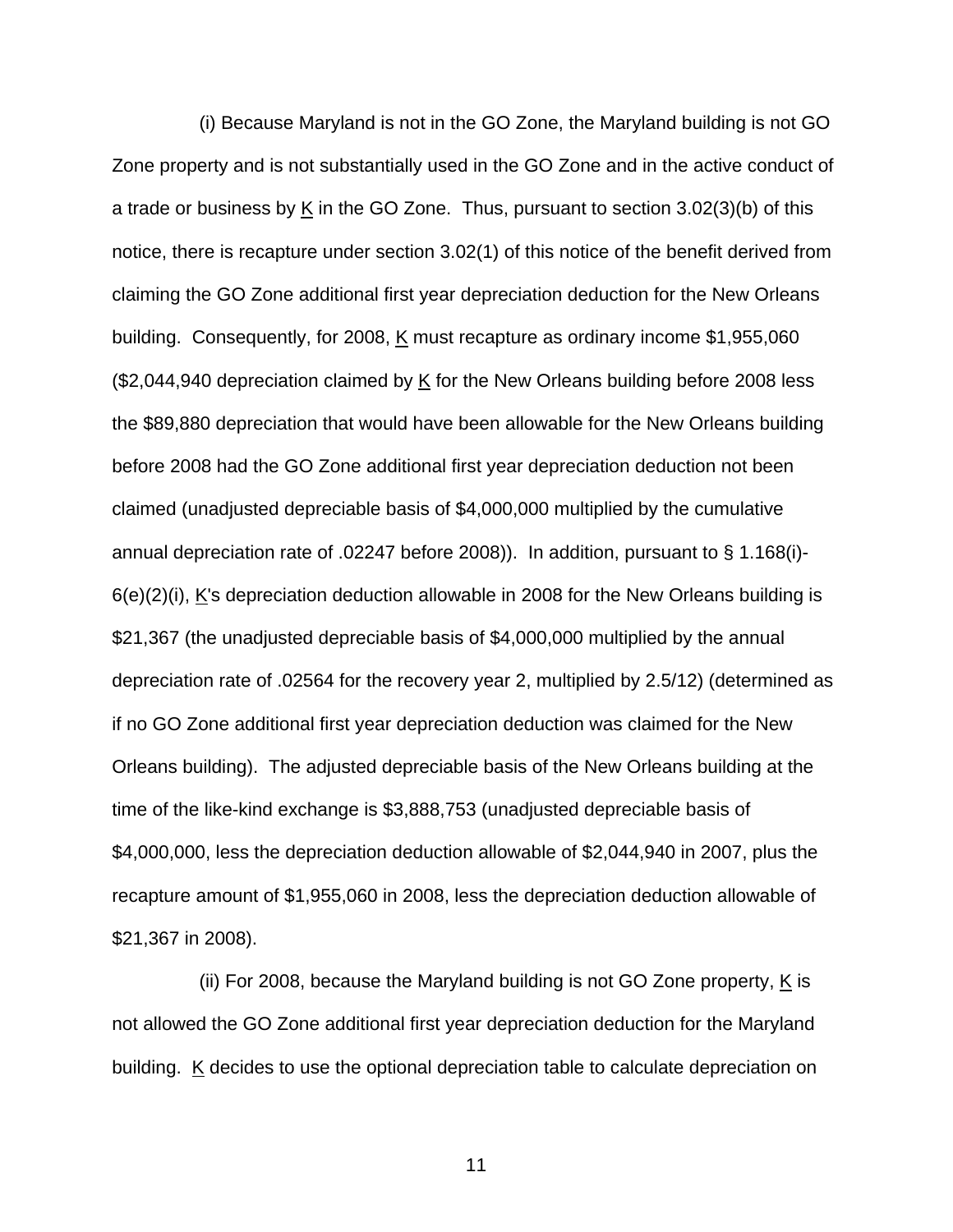the depreciable exchanged basis of the Maryland building. Thus, pursuant to § 1.168(i)- 6(e)(2)(ii), K's depreciation deduction allowable in 2008 for the depreciable exchanged basis of \$3,888,753 for the Maryland building is \$80,751 (the depreciable exchanged basis of \$3,888,753 multiplied by the annual depreciation rate of .02564 for the recovery year 2 as modified by the transaction coefficient of 1.0230 [1 / (1 - .02247)], multiplied by 9.5/12).

 (f) Example 6. Assume the same facts as in Example 4, except the Hancock building is not a new building, but a building that has been used by another taxpayer in its business since 2003. As a result, the Hancock building is not GO Zone property.

 (i) Even though the Hancock building is not GO Zone property, the Hancock building is substantially used in the GO Zone and in the active conduct of a trade or business by K in the GO Zone. Consequently, pursuant to section 3.02(3)(c) of this notice, there is no recapture under section 3.02(1) of this notice with respect to the New Orleans building. Thus, for 2008, pursuant to § 1.168(i)-6(e)(2)(i), the depreciation deduction allowable for the New Orleans building is \$10,683 (the remaining adjusted depreciable basis of \$2,000,000 multiplied by the annual depreciation rate of .02564 for the recovery year 2, multiplied by 2.5/12). Consequently, the adjusted depreciable basis of the New Orleans building at the time of the like-kind exchange is \$1,944,377 (unadjusted depreciable basis of \$4,000,000, less the depreciation deduction allowable of \$2,044,940 in 2007, less the depreciation deduction allowable of \$10,683 in 2008).

(ii) For 2008, because the Hancock building is not GO Zone property,  $K$  is not allowed the GO Zone additional first year depreciation deduction for the Hancock building.  $K$  decides to use the optional depreciation table to calculate depreciation on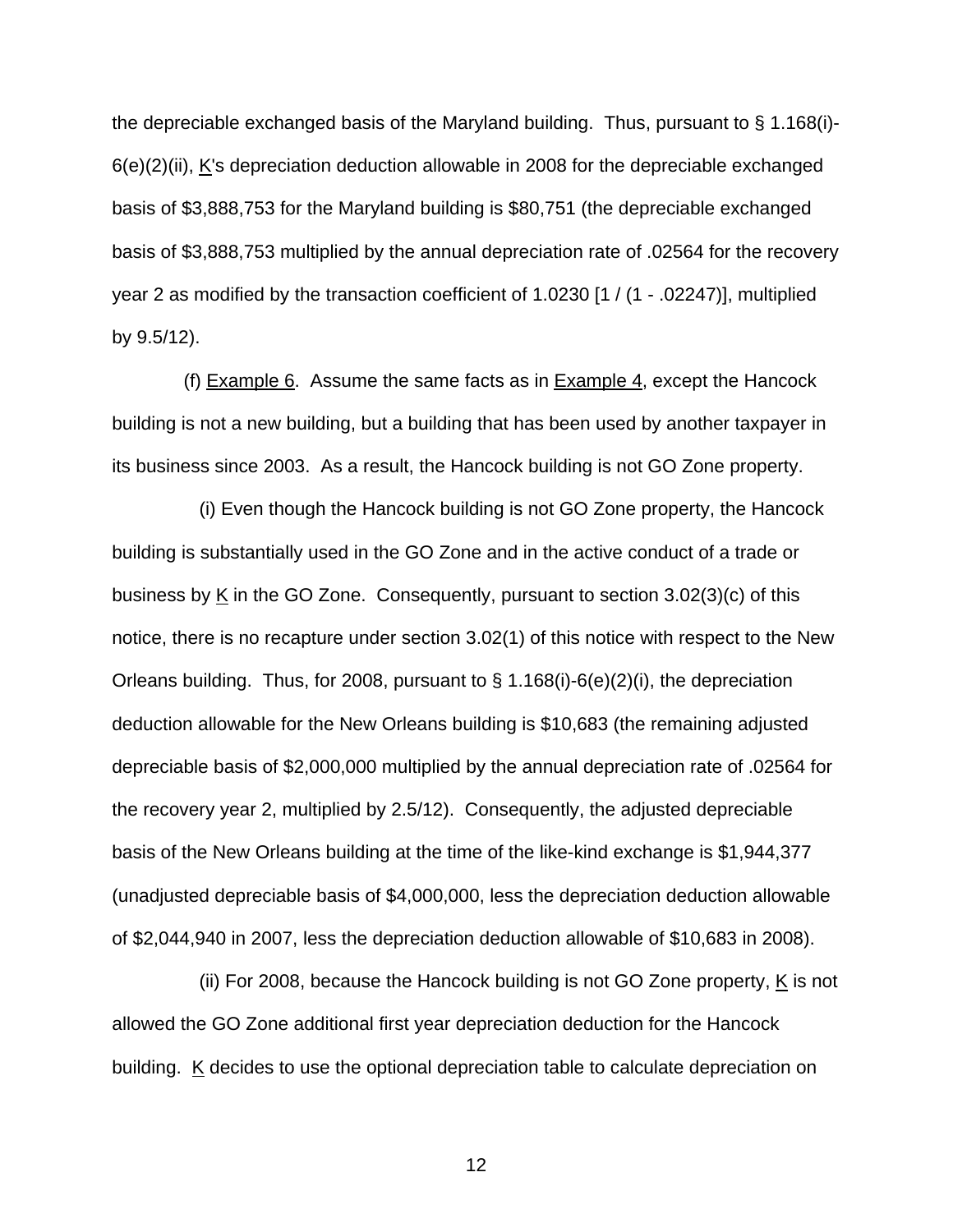the depreciable exchanged basis of the Hancock building. Thus, pursuant to § 1.168(i)- 6(e)(2)(ii), K's depreciation deduction allowable for 2008 for the depreciable exchanged basis of \$1,944,377 is \$40,375 (the depreciable exchanged basis of \$1,944,377 multiplied by the annual depreciation rate of .02564 for the recovery year 2 as modified by the transaction coefficient of 1.0230 [1 / (1 - .02247)], multiplied by 9.5/12).

(g) Example 7. Assume the same facts as in Example  $6$ , except that in March 2009, K exchanges the Hancock building for a new building in Texas (Texas building), in a transaction described in § 1031(a). The Texas building is placed in service by K in March 2009 for use in  $K$ 's business and is nonresidential real property under § 168(e).

 (i) Because Texas is not in the GO Zone, the Texas building is not GO Zone property and is not substantially used in the GO Zone and in the active conduct of a trade or business by K in the GO Zone. Consequently, pursuant to section 3.02(3)(c) of this notice, K's exchange of the Hancock building (the replacement property) for the Texas building (subsequent replacement property) causes  $K$  to recapture the benefit derived from claiming the GO Zone additional first year depreciation deduction for the New Orleans building under section 3.02(1) of this notice. Thus, for 2009, K must recapture as ordinary income  $$1,904,000$  (\$2,095,998 depreciation claimed by K for the New Orleans and Hancock buildings before 2009 less the \$191,998 depreciation that would have been allowable for the New Orleans and Hancock buildings before 2009 had the GO Zone additional first year depreciation deduction not been claimed, which is the total of the amounts as determined in (a) and (b) below (\$89,880 for the 2007 depreciation allowable for the New Orleans building, plus \$21,367 for the 2008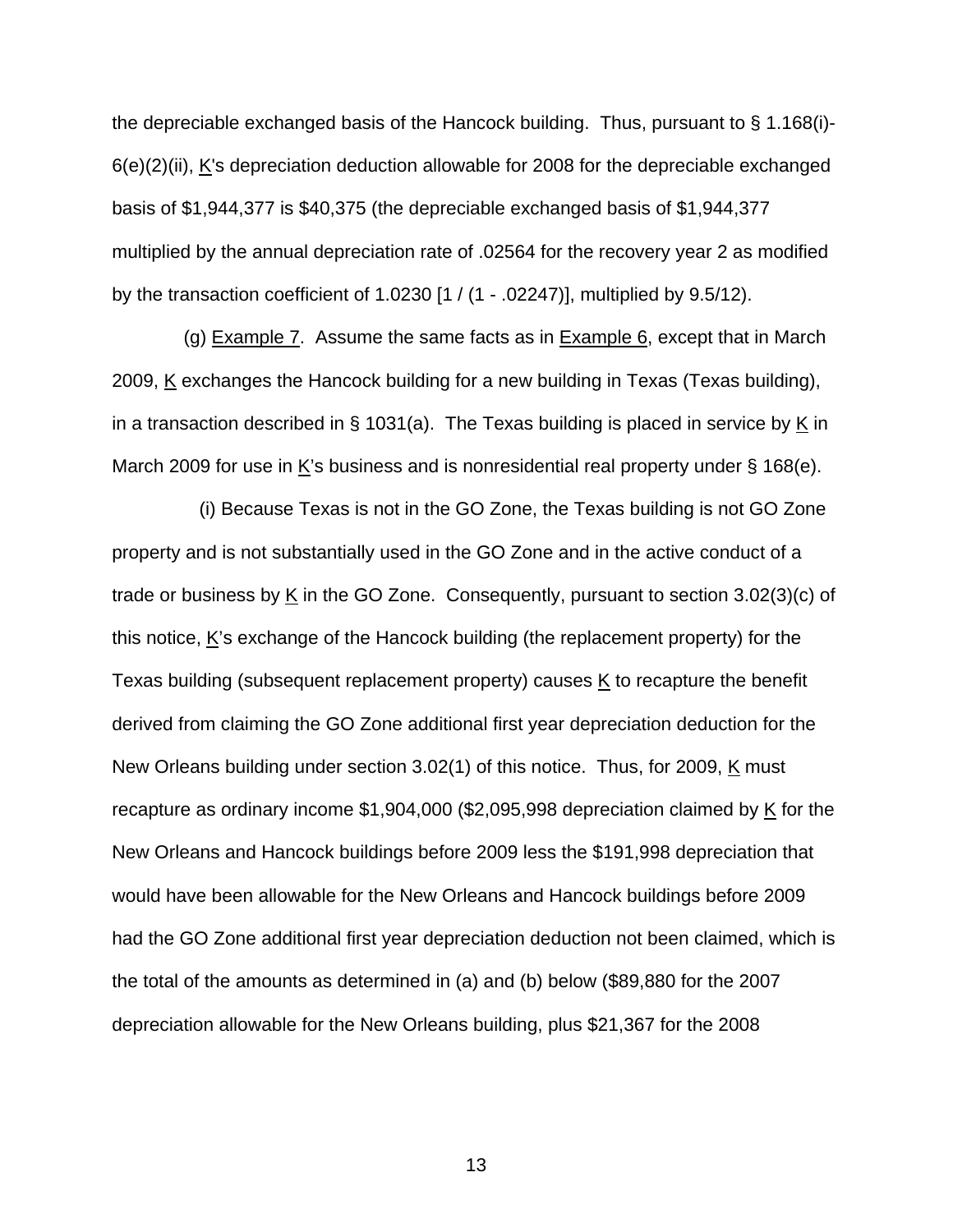depreciation allowable for the New Orleans building, plus \$80,751 for the 2008 depreciation allowable for the Hancock building)):

 (a) For the New Orleans building, the depreciation that would have been allowable for the New Orleans building in 2007 had the GO Zone additional first year depreciation deduction not been claimed is \$89,880 (unadjusted depreciable basis of \$4,000,000 multiplied by the annual depreciation rate of .02247 for the 2<sup>nd</sup> month for recovery year 1). In addition, pursuant to  $\S$  1.168(i)-6(e)(2)(i), K's depreciation that would have been allowable for the New Orleans building in 2008 had the GO Zone additional first year depreciation deduction not been claimed in 2007 is \$21,367 (the unadjusted depreciable basis of \$4,000,000 multiplied by the annual depreciation rate of .02564 for the recovery year 2, multiplied by 2.5/12). The adjusted depreciable basis of the New Orleans building at the time of the like-kind exchange (determined as if no GO Zone additional first year depreciation deduction was claimed for the New Orleans building) is \$3,888,753 (unadjusted depreciable basis of \$4,000,000, less the depreciation deduction allowable of \$89,880 in 2007, less the depreciation deduction allowable of \$21,367 in 2008).

 (b) For the Hancock building, K's depreciable exchanged basis would have been \$3,888,753 if the GO Zone additional first year depreciation deduction was not claimed for the New Orleans building. Thus, pursuant to  $\S$  1.168(i)-6(e)(2)(ii), K's depreciation deduction allowable in 2008 for the depreciable exchanged basis of \$3,888,753 for the Hancock building is \$80,751 (the depreciable exchanged basis of \$3,888,753 multiplied by the annual depreciation rate of .02564 for the recovery year 2 as modified by the transaction coefficient of 1.0230 [1 / (1 - .02247)], multiplied by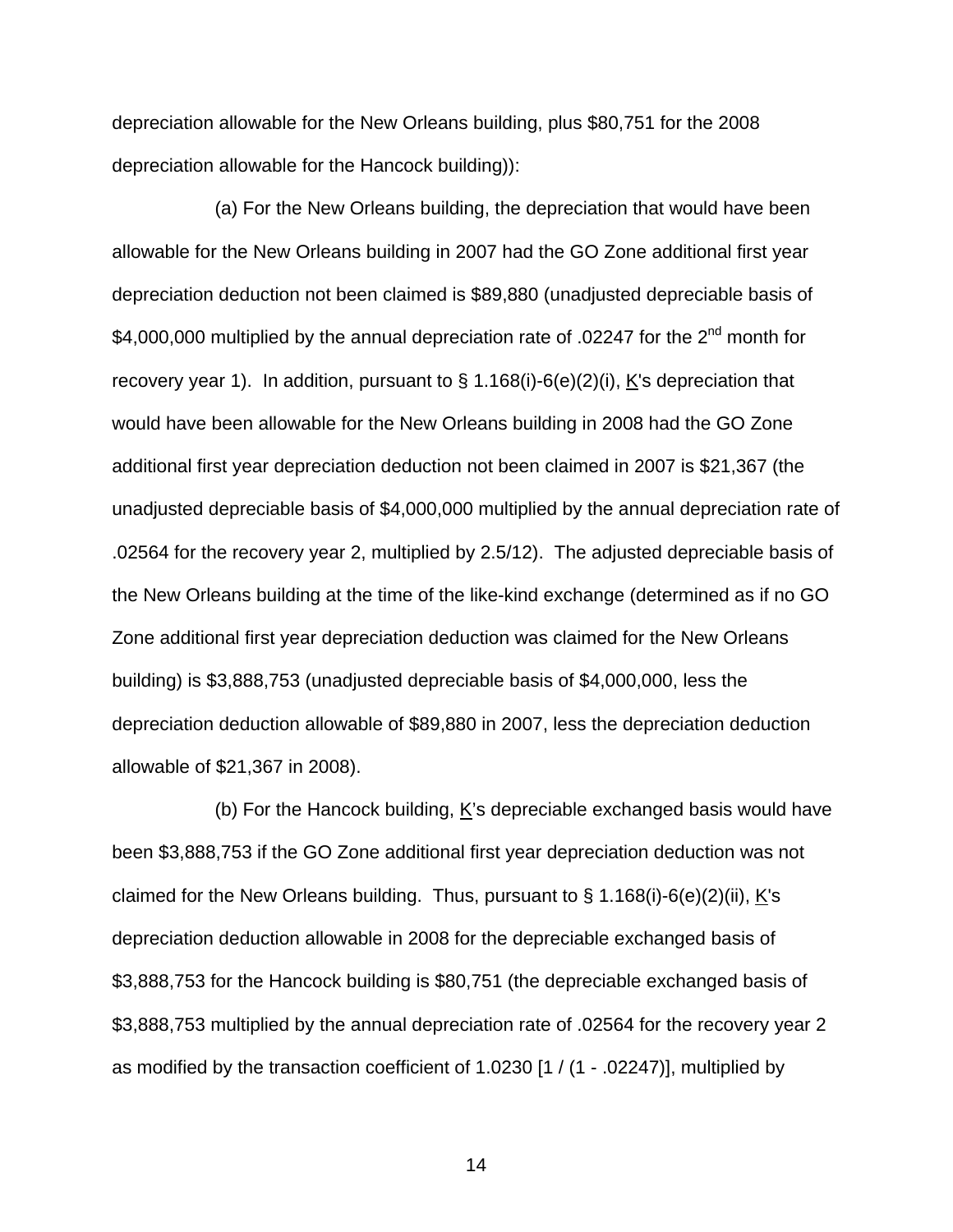9.5/12) (determined as if no GO Zone additional first year depreciation deduction was claimed for the New Orleans building).

 (ii) For 2009, K's depreciation deduction allowable for the Hancock building, pursuant to § 1.168(i)-6(e)(2)(i), is \$21,250 (the depreciable exchanged basis of \$3,888,753 multiplied by the annual depreciation rate of .02564 for the recovery year 3 as modified by the transaction coefficient of 1.0230 [1/ (1 - .02247)], multiplied by 2.5/12) (determined as if no GO Zone additional first year depreciation deduction was claimed for the New Orleans building). Thus, the adjusted depreciable basis of the Hancock building at the time of the like-kind exchange for the Texas building is \$3,786,752 (depreciable exchanged basis of \$3,888,753, less the depreciation deduction allowable of \$80,751 in 2008, less the depreciation deduction allowable of \$21,250 in 2009) (determined as if no GO Zone additional first year depreciation deduction was claimed for the New Orleans building).

(iii) For 2009,  $K$  decides to use the optional depreciation table to calculate depreciation on the depreciable exchanged basis of the Texas building. Thus, pursuant to § 1.168(i)-6(e)(2)(ii), K's depreciation deduction allowable in 2009 for the depreciable exchanged basis of \$3,786,752 for the Texas building is \$80,746 (the depreciable exchanged basis of \$3,786,752 multiplied by the annual depreciation rate of .02564 for the recovery year 3 as modified by the transaction coefficient of 1.0505 [1 / (1 - .02247+.02564)], multiplied by 9.5/12).

### SECTION 4. EFFECT ON OTHER DOCUMENTS

 Section 6 of Notice 2006-77, 2006-40 I.R.B. 590, is clarified and amplified to read as provided in section 3 of this notice.